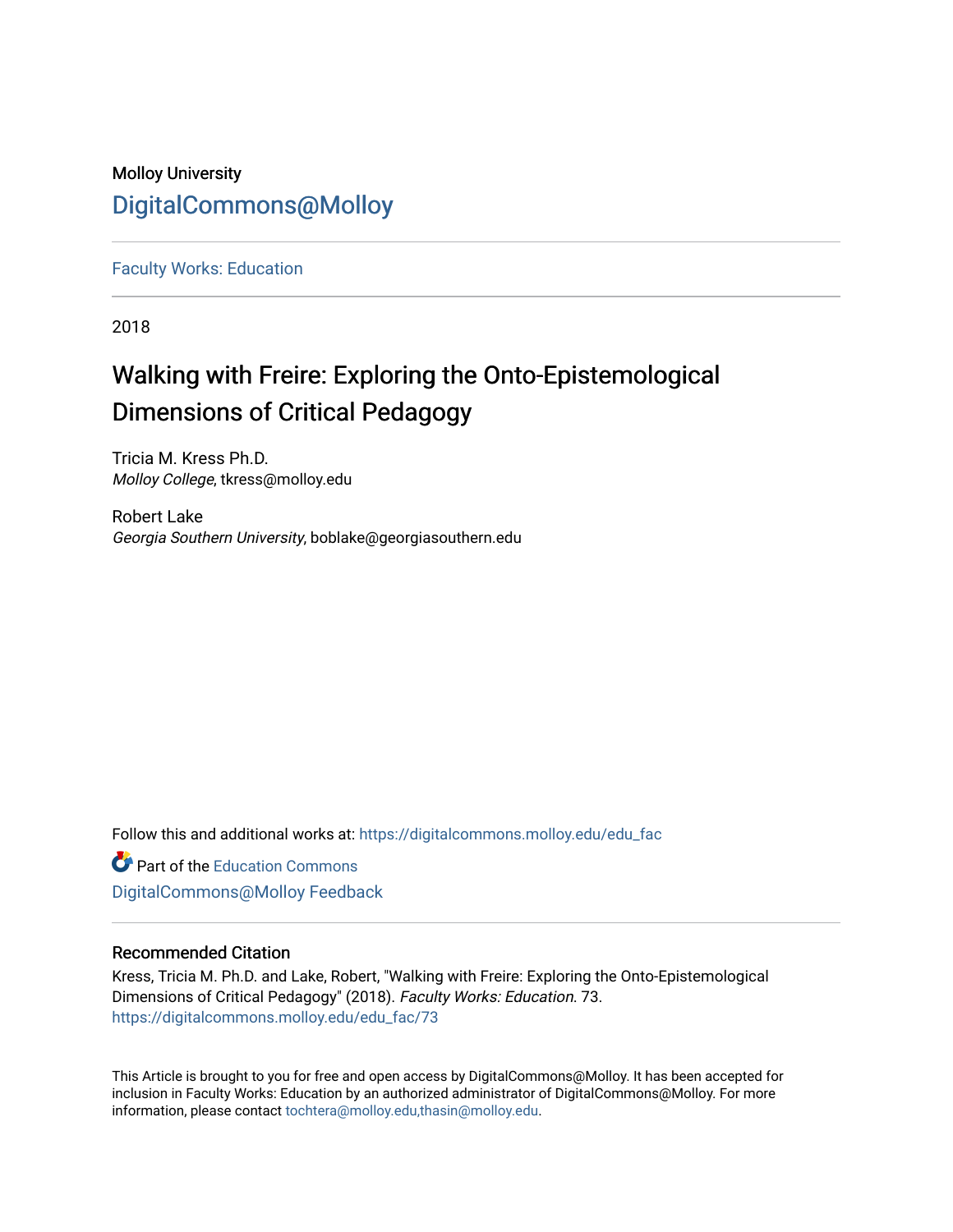

**EDUCAÇÃO** ISSN IMPRESSO 2316-333X E-ISSN 2316-3828 DOI-10.17564/2316-3828.2018v7n1p47-60

Número temático - Critical Pedagogy and Educational Research

# WALKING WITH FREIRE: EXPLORING THE ONTO-FPISTEMOLOGICAL DIMENSIONS OF CRITICAL PEDAGOGY

#### CAMINHANDO COM FREIRE: EXPLORANDO AS DIMENSÕES ONTO-EPISTEMOLÓGICAS DA PEDAGOGIA CRÍTICA

CAMINANDO CON FREIRE: EXPLOTANDO LAS DIMENSIONES ONTO-EPISTEMOLÓGICAS DE LA PEDAGOGÍA CRÍTICA

Tricia Kress<sup>1</sup> Robert Lake2

## **ABSTRACT**

One of the great misconceptions about critical pedagogy, Paulo Freire's democratic theory of education, is that transformative learning is an activity that takes place in the mind. In this paper, the authors demonstrate the significance of material context in Paulo Freire's conceptualization of his philosophy of democratic education. By using the theories of wayfinding (a sub-division of human geography) and critical posthumanism in dialogue with Paulo Freire's autobiographical reflections in his post-Pedagogy of the Oppressed writings, the authors illustrate how critical pedagogy involved a literal reading of the material world. By sharing vignettes from his work in Brazil, Guinea-Bissau, Porto Mont, New York we highlight the

significance of the body, emotions, and individual and local history as partners in the political-pedagogical project of transformative learning. Critical pedagogy is recast as an onto-epistemological praxis in which critical consciousness is understood as a process of becoming that is made possible through the relationship between the person and their land, including all its human and non-human inhabitants.

## **Keywords**

Critical Pedagogy. Paulo Freire. Autobiography. Wayfinding. Human Geography. Critical Posthumanism.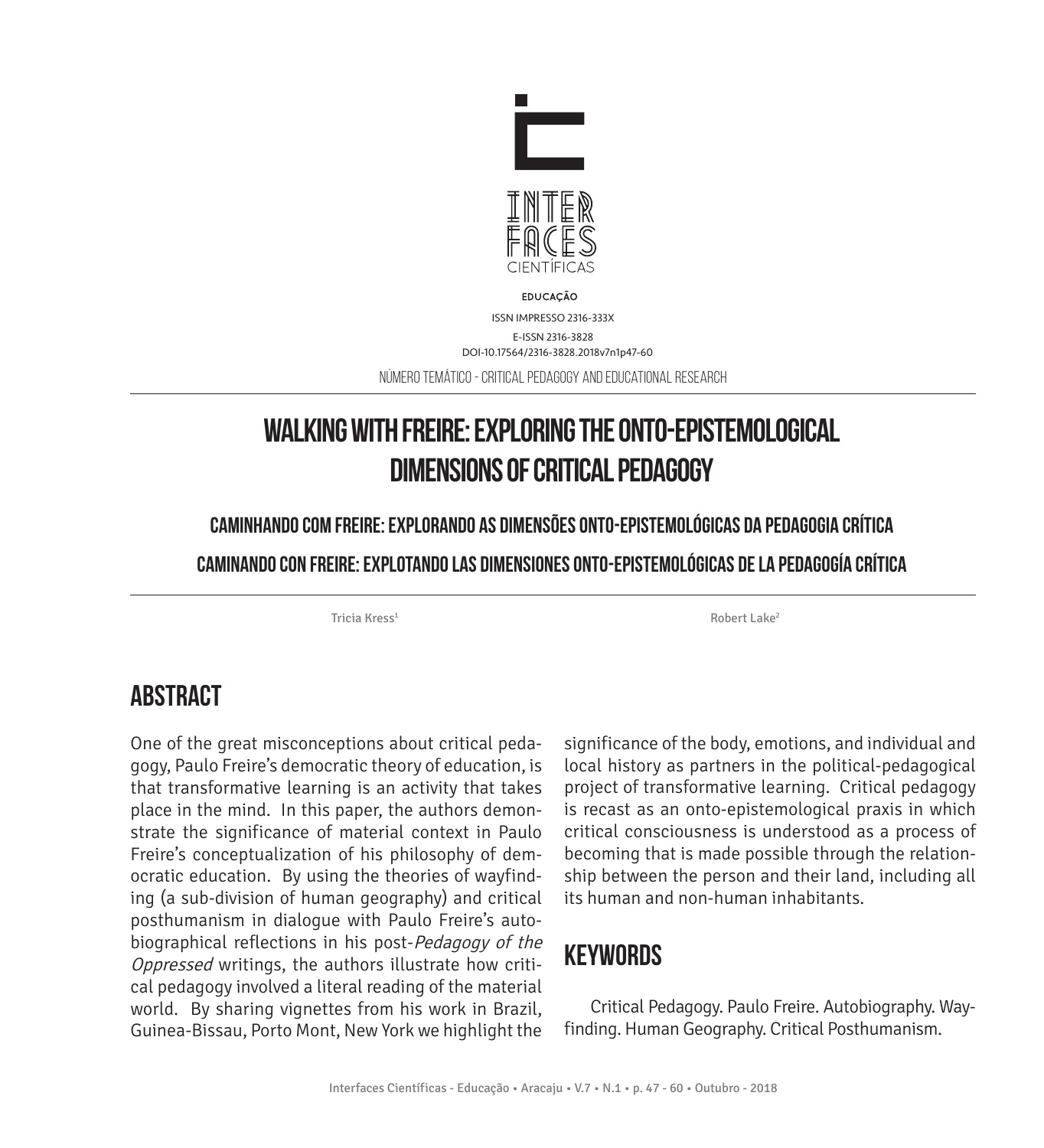Um dos grandes equívocos sobre a pedagogia crítica, a teoria democrática da educação de Paulo Freire, é que a aprendizagem transformadora é uma atividade que ocorre na mente. Neste artigo, os autores demonstram a importância do contexto material na conceituação de Paulo Freire no que diz respeito à sua filosofia de educação democrática. Utilizando as teorias de wayfinding (uma subdivisão da geografia humana) e pos-humanismo crítico em diálogo com as reflexões autobiográficas de Paulo Freire em seus escritos pós-Pedagogia dos Oprimidos, os autores ilustram como a pedagogia crítica envolveu uma leitura literal do mundo material. Ao compartilhar vinhetas de seu trabalho no Brasil, Guiné-Bissau, Porto Mont, Nova York, destaca-se

a importância do corpo, das emoções e da história individual e local como parceiros no projeto político-pedagógico da aprendizagem transformadora. A pedagogia crítica é reformulada como uma praxis onto-epistemológica, na qual a consciência crítica é entendida como um processo de transformação que se torna possível através da relação entre a pessoa e sua terra, incluindo todos os seus habitantes humanos e não humanos.

### **Palavras-chave**

Pedagogia Crítica. Paulo Freire. Autobiografia. Wayfinding. Geografia Humana. Pós-humanismo Crítico.

### **RESUMEN**

Una de las grandes ideas erróneas sobre la pedagogía crítica, la teoría democrática de la educación de Paulo Freire, es que el aprendizaje transformativo es una actividad que tiene lugar en la mente. En este artículo, los autores demuestran la importancia del contexto material en la conceptualización de Paulo Freire de su filosofía de la educación democrática. Al utilizar las teorías de wayfinding (una subdivisión de la geografía humana) y pos- -humanismo crítico en diálogo con las reflexiones autobiográficas de Paulo Freire en sus escritos posteriores a la Pedagogía del Oprimido, los autores ilustran cómo la pedagogía crítica involucraba una lectura literal del mundo material. Al compartir viñetas de su trabajo en Brasil, Guinea-Bissau, Por-

to Mont, Nueva York, destacamos la importancia del cuerpo, las emociones y la historia individual y local como socios en el proyecto político-pedagógico del aprendizaje transformador. La pedagogía crítica se reformula como una praxis onto-epistemológica en la que la conciencia crítica se entiende como un proceso de devenir que es posible a través de la relación entre la persona y su tierra, incluidos todos sus habitantes humanos y no humanos.

## **Palabras clave**

Pedagogía Crítica. Paulo Freire. Autobiografía. Wayfinding. Geografía Humana. Pos-humanismo Crítico.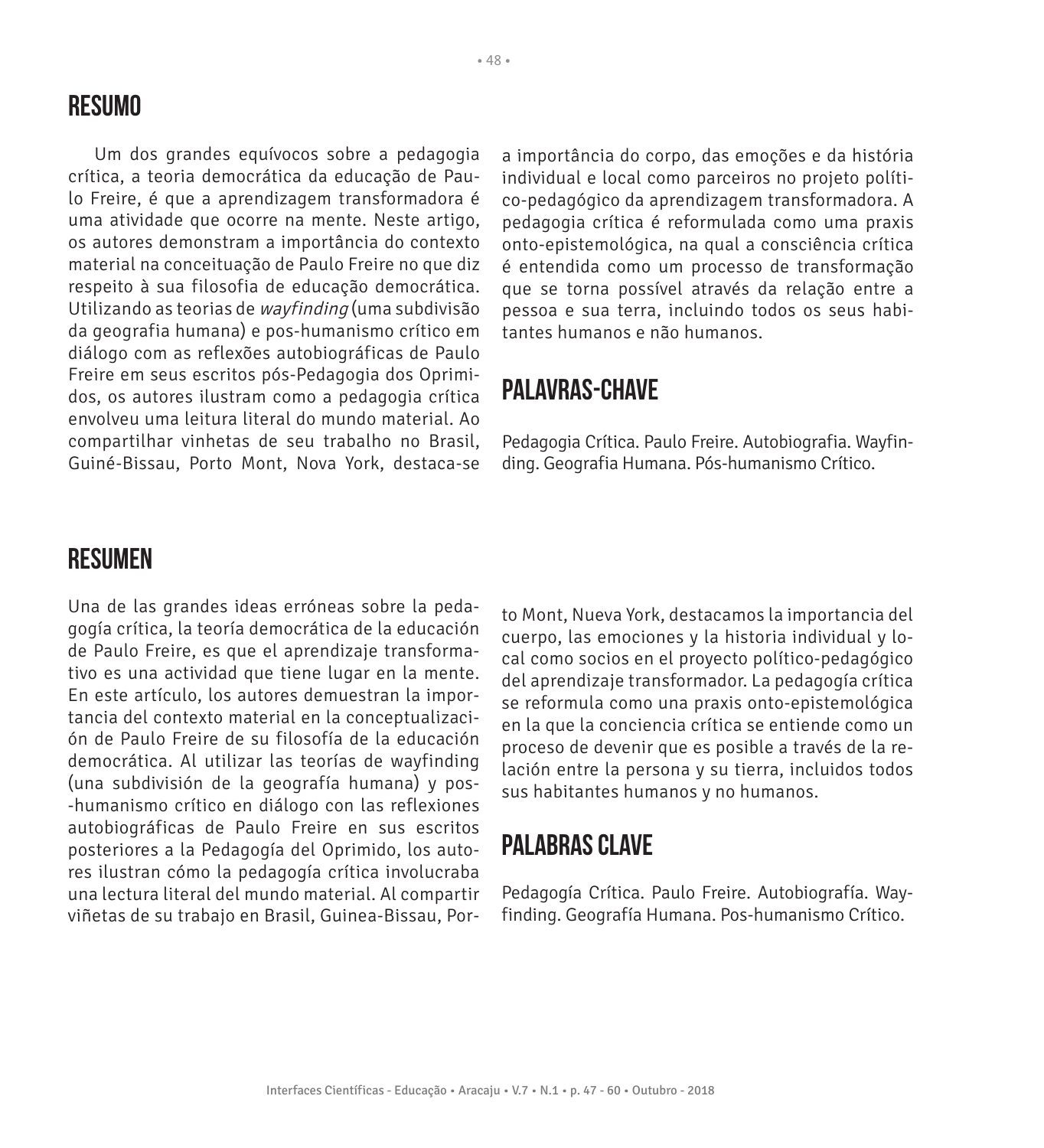#### **1 INTRODUCTION**

Let's begin with the concrete context. Let's think about important moments of one day in our lives. We wake up, take our morning showers, leave home for work. We run into people we know and people we don't know. We obey traffic lights: if they are green, we cross the streets; if they are red, we stop and wait. We do all this without ever once asking ourselves why we do it. We realize that we do it, but we don't ask the reasons. It is this that characterizes our moving around in the concrete world of daily life. (FREIRE, 2005, p. 139).

One of the great misconceptions about critical pedagogy, Paulo Freire's democratic theory of education, is that transformative learning is an activity that takes place in the mind. It is not so difficult to understand why this is the case. When parsed out, the major tenets of critical pedagogy that are highlighted in Pedagogy of the Oppressed include, reading the word and the world, demystifying the relationship between subject and object, aesthetic versus anesthetic education, praxis, dialogue and conscientization (FREIRE, 2007). When abstracted from the larger context of Freire's life and work, these tenets ironically work to entrench the European Enlightenment project's privileging of mind over body which runs counter to Freire's commitment to changing material conditions for oppressed peoples.

With the end goal of "conscientization" or critical consciousness, it seems that transformation happens by changing people's minds about politics and social inequality, which somehow leads to changing the world. While there may be some logical truth to this – we cannot separate what people believe from how they act, and therefore to change how people act we must change their beliefs-- the danger of allowing critical pedagogy to be anchored to changing people's minds is that it feeds into two interrelated and counterproductive perspectives of critical pedagogy:

1) critical pedagogy is abstract and not practical;

2) to become practical, critical pedagogy must be translated into a method that can be used to bring about "empowering" learning in people's minds.

In other words, critical pedagogy is misunderstood as mirroring the Cartesian dualism that Enlightenment humanism relies upon for legitimacy, and students are yet again objectified as teachers consider how critical pedagogy as a method can be done to students' brains. The effect is an undermining of the end goal of humanization, which is fundamental to Freire's philosophy: mind is divorced from body, content is divorced from context, and students and teachers cannot be fully human as beings in and with the world.

Pedagogy of the Oppressed is one of the most widely read education philosophy books in the world, having sold over one million copies since its publication 50 years ago, but it is infrequently taken into account that this text represents the distilling of a philosophy that Freire developed by being deeply immersed in local contexts that included classrooms, communities, and board rooms. Furthermore, Pedagogy of the Oppressed is an early articulation of Freire's philosophy; it was drawn from Freire's formative work in Recife (FREIRE, 1996), some of which was the basis for Freire's doctoral dissertation.

Paulo Freire's life as an education scholar-activist continued for nearly three decades after Pedagogy of the Oppressed was first published, and he worked in numerous international contexts. Consequently, when Pedagogy of the Oppressed is centered as the authoritative text for understanding critical pedagogy the vision of Freire's own conceptualization of his philosophy becomes extremely narrow. Critical pedagogy is deeply contextual, and Freire continued to develop this philosophy throughout his life and in multiple contexts. The power of the philosophy's usefulness for bringing about material transformations in people's lives is diluted when it is assumed that transformation is first epistemological and second ontological and that it can be accomplished by a particular method.

When we move beyond *Pedagogy of the Op*pressed, critical pedagogy, as Freire describes it throughout his many later works, is an onto-epistemological, political, and material project. For Freire, democratic education was always rooted first in people's concrete lived realities, in the material con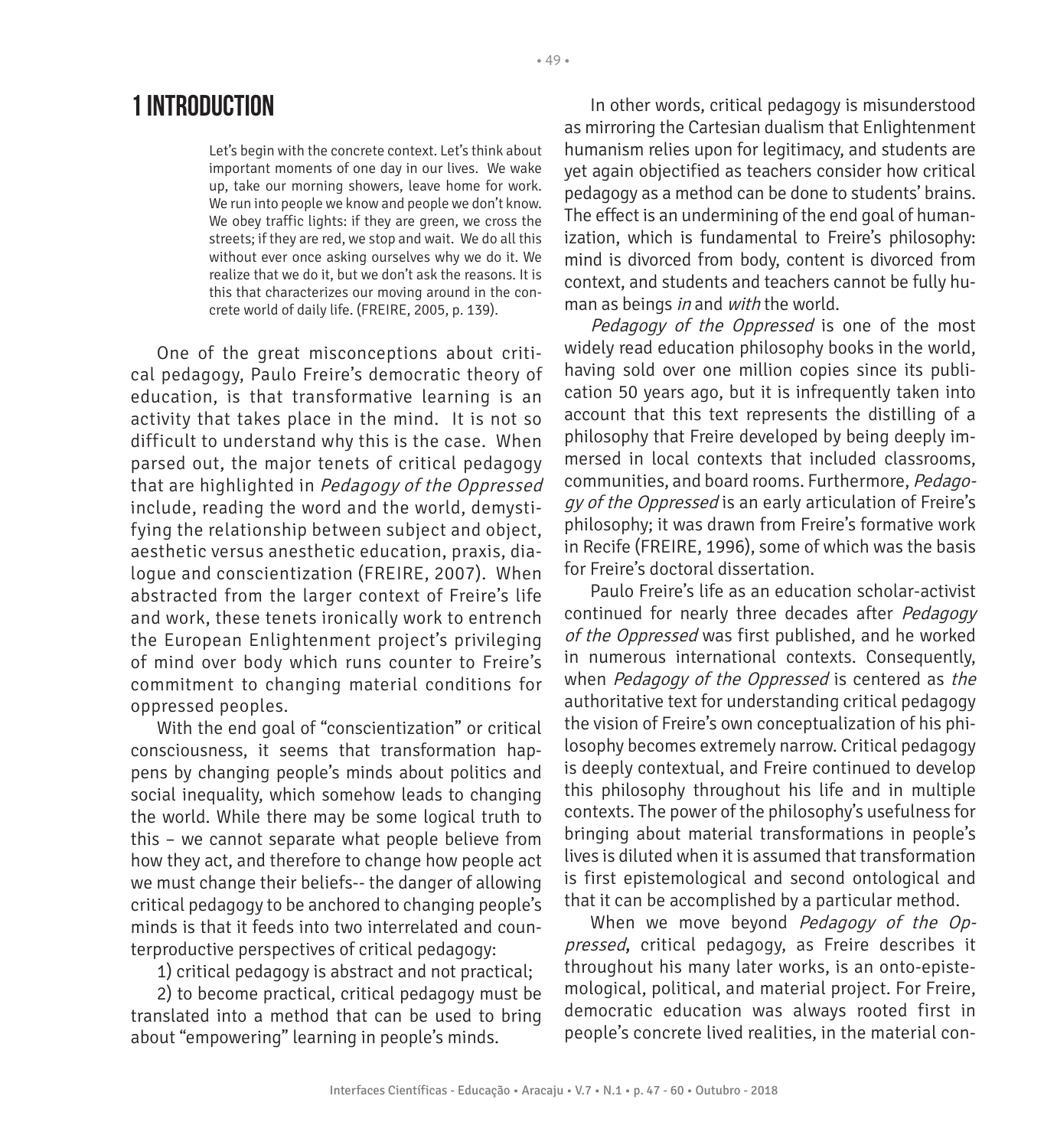ditions of their lives. The concrete material reality was the object of investigation, and therefore the primary occupation of transformative education. He specifically and repeatedly points to the significance of embodied knowing, similar to Barad's (2007) onto-epistemology, because people are connected to the world through their bodies (FREIRE, 2005).

In this article, we disrupt the fallacy that critical pedagogy is primarily a cerebral endeavor and bring to the surface the centrality of context, the body and materiality in Freire's philosophy of critical pedagogy. We bring critical pedagogy to the ground by exploring place, the body and materiality in Paulo Freire's autobiographical and philosophical works following Pedagogy of the Oppressed. Inspired by postformalism (THOMAS; KINCHELOE, 2006), we position our analysis within an unlikely framework of "wayfinding," a branch of human geography that seeks to understand people's experiences navigating built environments (LYNCH, 1968), and posthumanism which seeks to decenter the "rational Man" of the Enlightenment and develop a holistic understanding of people within the complex history of a much larger natural world (BRAIDOTTI, 2013).

We trace multiple places and spaces in which Freire developed his ideas and identify Freire's thoughts about the relationship between space, place, materiality, non-human entities, the body, and learning. In doing so, we upend the Enlightenment mind/body duality and privilege the embodied knowing that lay at the heart of Freire's praxis. The contemporary post-truth moment marks a time when attending to scientifically abstracted facts to assert "truth" no longer seems a viable means of informing policy change for social justice (D'ANCONA, 2017), nor swaying people's opinions such that they advocate for social change. Moreover, it is increasingly evident as the physical world reacts to the abuses of its human inhabitants that, globally, there needs to be a revolution in how we think about our relationship with the world and the role that education plays in that relationship (MARTUSEWITZ; EDMUNSON; LUPINACCI, 2015).

Critical pedagogy through the lenses of wayfinding and posthumanism allows for an escape from the trappings of Enlightenment humanism that compel researchers to hold firmly to decontextualized truth claims that may ring hollow in people's day-to-day lives, paradoxically, resulting in a complacency that reinforces status quo conditions of human oppression and earthly destruction. From this perspective, critical pedagogy approaches knowledge as always in process, always contextual, and always informing and being informed by people's journeys throughout their material worlds. Engaging in critical pedagogy from such a grounded perspective opens up avenues for people to read the world while being both  $in$  and  $of$  the world, tapping into the relationship between world, body, mind, self and other, resulting in knowledge that is immediately relevant and transformative for people and the world.

# **2 A POSTFORMAL ENTWINING OF AUTOBIOGRA-PHY, "WAYFINDING" AND POSTHUMANISM**

[A]s I exist in the world and with the world, the reading of my body, as well as that of other bodies, implies the reading of space. In this sense, the class's space, the space of the classroom, stretching out into the play yard and into the surrounding areas of the entire school, which houses the fears, illusions, desires and dreams of teachers and learners, must also constitute an object of this reading by teachers and students. (FREIRE, 2005, p. 95).

In order to move beyond calcified misconceptions of Paulo Freire's philosophy, our analysis is guided by postformalism, which encourages unique combinations of seemingly disparate ideas to generate unexpected possibilities for knowing and being. As described by Thomas & Kincheloe (2006, p. 105),

> Postformalists promote the power of difference, the indispensability of obtaining multiple perspectives from divergent disciplines, theoretical constructs, cultural perspectives, historical moments, etc. in the effort to cultivate their intellect and transform the existing social order.

A postformal approach encourages us to draw from multiple, perhaps seemingly incompatible, perspec-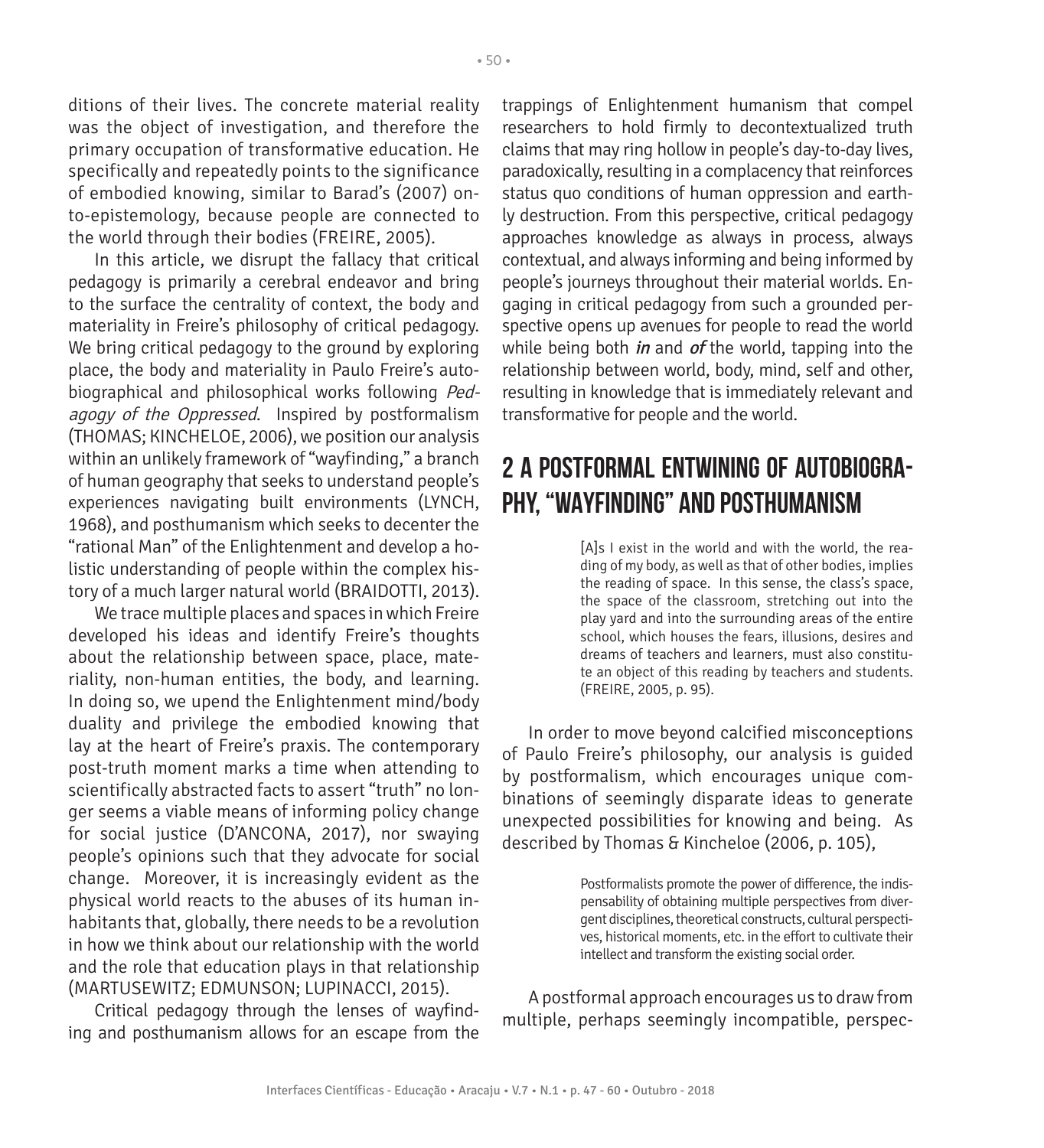tives in order to bring about unanticipated insights on a day-to-day reality that has settled into the hegemonic "common sense" that limits transformative visions of education and society. In addition, postformalism encourages us to attend to the totality of Paulo Freire's life and work, paying particular attention to his autobiographical writings throughout his life's history and the historical moments of the countries in which he worked, in order to better understand Freire's work as a living praxis that was in perpetual motion as he himself moved through the world. We have chosen to bring into conversation Freire's own stories about his life's work with the human geography tradition of wayfinding and posthuman and new materialist thought because these three strands converge in their attention to material context and commitment to social and eco justice.

They diverge from each other as each pools toward particular preoccupations, respectively, the acts of teaching and learning, human navigation of built environments, and disruption of the egocentrism and violence of Enlightenment humanist thought. Together and separately, they are able to illuminate the ways in which Freire's praxis was a) guided by a rich knowledge of local contexts, b) served as a guide for demystifying and navigating those contexts in a more vigilant manner, and c) was remarkably humble as context itself, that is, the land and all its human and nonhuman inhabitants, were his partners in dialogue that invigorated and informed his praxis.

While to our knowledge Paulo Freire did not use the terms "human geography" or "wayfinding" in his texts, there is a clear synchrony between Freire's approach to literacy as reading the world and the discipline of human geography's focus on space and place as fundamental to people's sense of being and knowing and their relationships to others and the material world. According to Fouberg, Murphy and de Blij (2009, p. 7), "Geographers have a long tradition of fieldwork: they go out into the field and see what people are doing, and they observe how people's actions and reactions vary across space". For Freire, education reform always began with going out into the

field, into schools and communities, to get a sense of how people went about their daily lives and to come to know people in context (FREIRE, 1996).

In the sub-discipline of cultural geography researchers attend to "Issues of discourse, power, justice, the body, difference, hybridity, transnationalism, actor networks, resistance, transgression, performance and representation" (DUNCAN; JOHNSON; SCHEIN, 2004); many of these concepts hold centrality in Freire's philosophy as well. Furthermore, common between human geography and Freire's philosophy is the focus on geo-spatial analyses for activism: by better understanding people's material conditions, local and global inequities, and their causes, people are better equipped to struggle for socially just change. While Freire might not have called himself a geographer, the practice of reading the world and his focus on onto-epistemology align well with the aforementioned concerns of human geographers.

As a sub-discipline of human geography, we are drawn to wayfinding, or the study of navigation in built environments, including cities and complex structures. We find this area of human geography especially useful for understanding the onto-epistemological dimensions of Freire's philosophy because wayfinding makes sense of geographical spaces by examining how people read the world. In fact, one of the primary themes of wayfinding analysis is the "legibility" of cities and structures (LYNCH, 1968). As such, the geographical mental picture of a particular place is important, but how people come to this picture through the experiences of the body is of prime concern. Lynch (1968, p. 4) explains,

> In the process of way-finding, the strategic link is the environmental image, the generalized mental picture of the exterior physical world that is held by an individual. This image is the product both of immediate sensation and of the memory of past experience, and it is used to interpret and pattern our surroundings and to guide our actions.

Hence, wayfinding is concerned with the relationship between people's bodies, minds, emotions,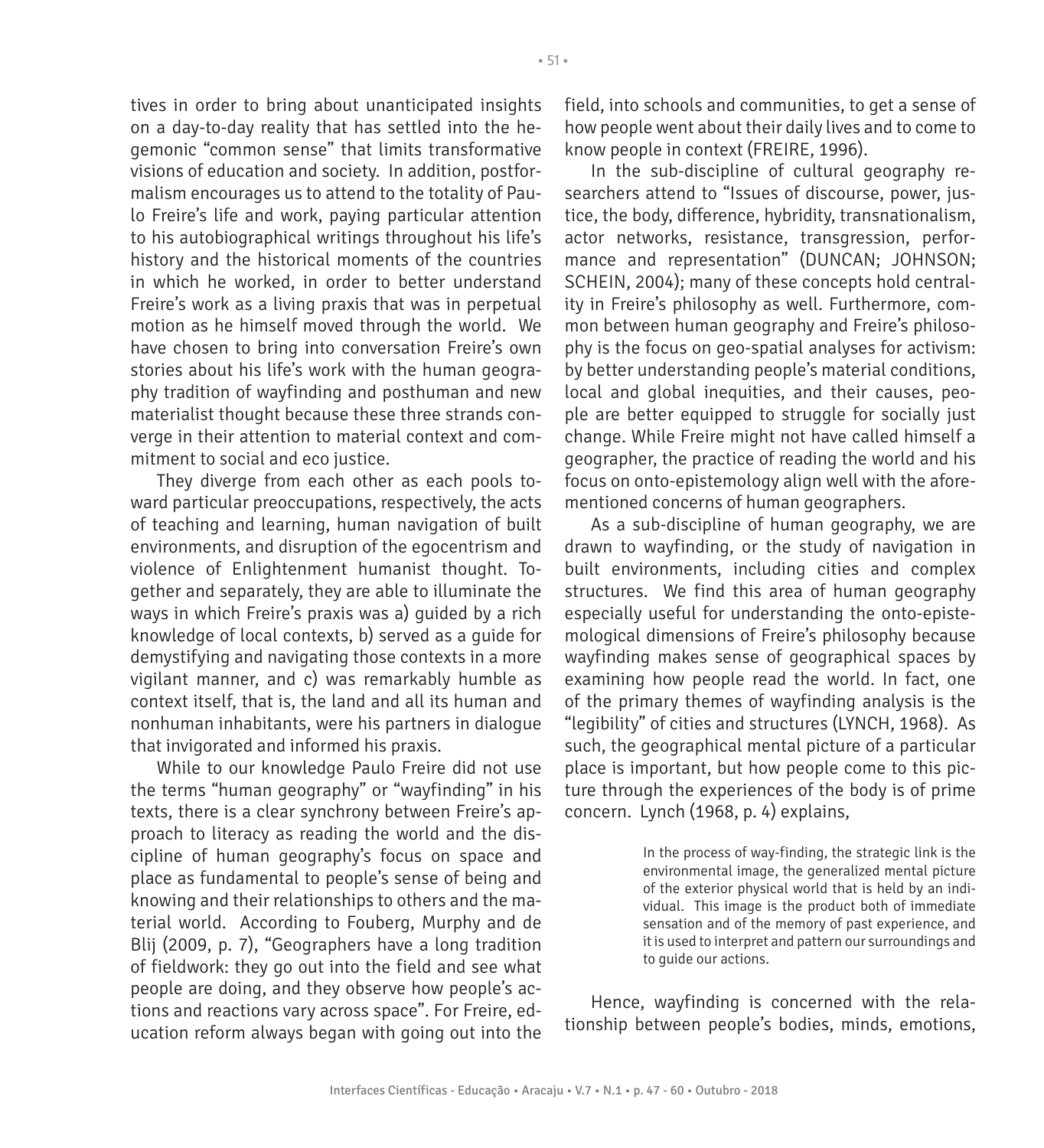memories, and the man-made structures that constitute the urban or industrial landscape. In other words, wayfinding links the individual to the systemic via the body's interaction with institutional architecture. Through this relationship spaces are made legible to their inhabits in particular ways, meaning that people may read the same place differently based on their unique autobiographical experiences and prior frames of reference. This was a running thread in Freire's work as well, and in his post-Pedagogy of the Oppressed writings he uses his autobiography to lace together a theoretical tapestry drawn from his lived experiences engaging in critical pedagogy while navigating multiple local contexts.

By pairing wayfinding with posthumanism, we are able to mitigate the anthropocentric tendencies in human geography by foregrounding the embodied and multiple dimensions of knowing that emerge from the relationship between people and the world. Context is much more than built environments that through a humanist lens replace the pristine nature of a more "primitive" age as humanity's history rolls along the industrial tracks of "progress". Every living and non-living aspect of the world has a history independent of people, and as such, there is knowledge and agency all around us, happening sometimes with us and often without us. Posthumanism calls for a halt to Enlightenment humanism's arrogance (SNA-ZA; WEAVER, 2015). "Man" is not the center of the world, and the mind is not separate from and superior to the body (BRAIDOTTI, 2013).

When applied to education, posthumanism reveals the epistemic "technologies" that people construct to ostensibly progress mankind toward an ideal enlightened human (PETIFILS, 2015). For example, as we consider trends such as standardization, testing, and accountability through a posthumanist lens, indeed, even as we consider schooling itself as a humanist institution, we can see the artificiality of humanist "learning". Children sit in classrooms in batches according to their age. They all should know the same things after receiving a particular lesson, and this knowledge will then be displayed on a common assessment. Humanism attempts to contain the chaos of the world so that it can be measured, controlled and worked upon – it is a social engineering project. Consider the following quote by Petifils (2015, p. 39) who discusses curriculum as a humanist "technology of production":

> In terms of technologies of production, we might consider the ways in which our students are limited by their experiences of objectivity; that is, in many classrooms, students are not empowered to 'produce' anything that is outside the confines of the objective measures demanded by governmental agencies (at least, they are not able to produce anything that 'matters' in the eyes of school systems). Next, what is the dominant sign system in terms of educational or curricular discourse? Certainly in the K-12 classroom, the sign systems that carry the most meaning seem to stem from the Common Core. After all, it is within the Common Core that 'ways of knowing' are defined and delineated: these are the expectations that qualify what it means to 'be' an educated fourth grade student, eighth grade student, or twelfth grade student.

This technocratic and decontextualized conceptualization of learning parallels Freire's notion of the "banking" model of education. From a posthuman perspective, the world is complex and wholly unknowable and learning is unpredictable. Learning is not simply an interaction between children's brains, teachers' pedagogies, and textbook contents. It is an interaction between bodies among bodies (human and non-human), all entering into a particular spacetime together carrying with them particular histories and knowledges and multiple potential futures.

We insert posthumanism into this theoretical entwining with full recognition that Freire is typically categorized as a humanist, and there have been posthumanist critiques leveled at Freire's work. Most notably, in Pedagogy of the Oppressed as Freire discusses consciousness he distinguishes between people and animals and appears to create a hierarchical division where Man is superior to animals, and we see a similar issue in Pedagogy of the City (FREIRE, 1993), written nearly 30 years after Pedagogy of the Oppressed. Furthermore, Freire's focus on conscientization as a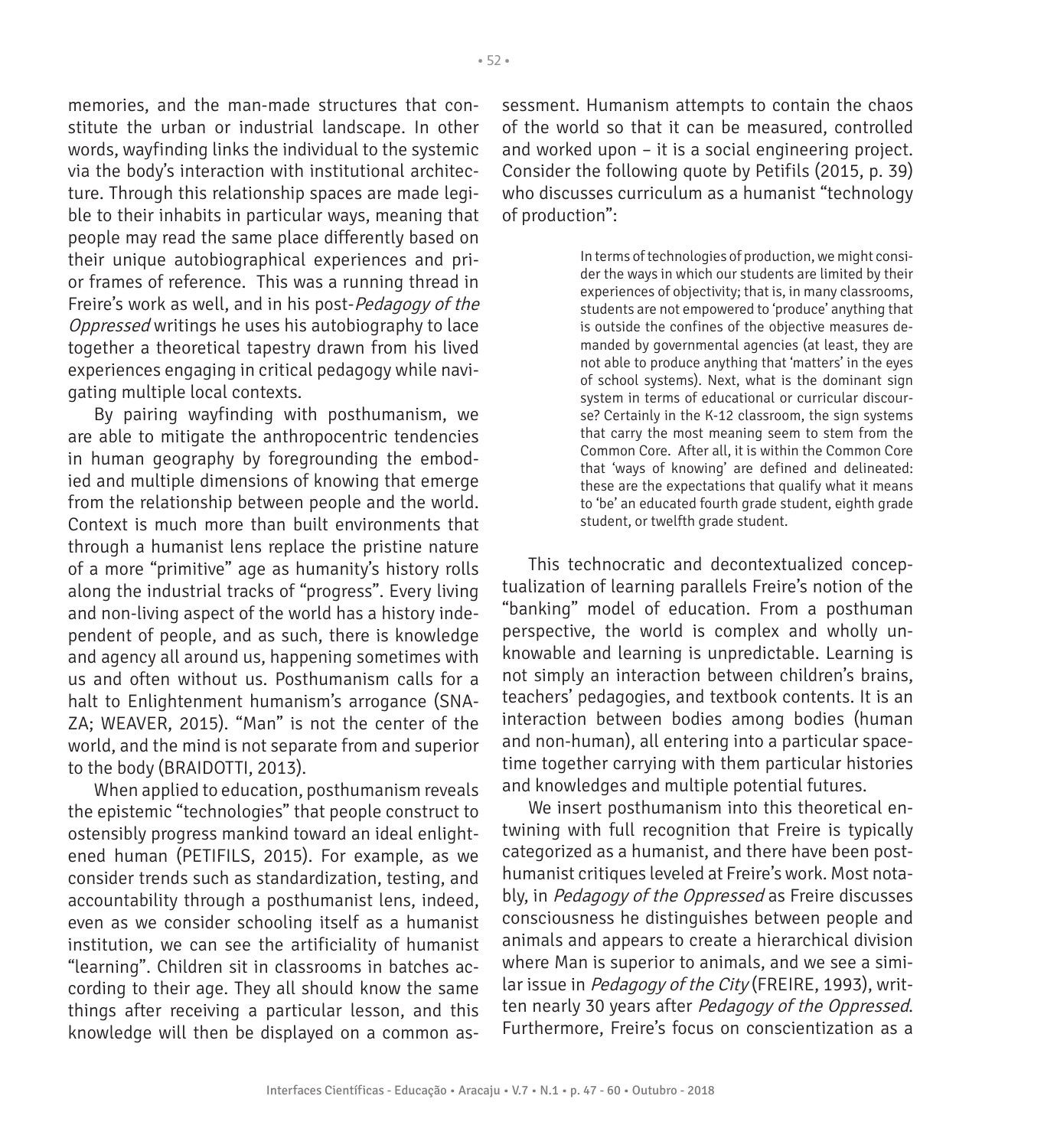desirable outcome of critical pedagogy seems to echo the Enlightenment's normative end goal of progress toward the ideal rational Man.

On the surface this could make Freire's work incompatible with posthumanism, and in fact, certain posthumanist traditions that focus on animal interiority and agency (MORRIS, 2015) might find it impossible to dialogue with critical pedagogy. However, we contend this discord does not hold throughout the body of Freire's work, and critical posthumanism (BRAIDOTTI, 2013) bears much resonance with many of Freire's priorities. As just one example, in Pedagogy of the City, in an interview with Carlos Torres, Freire (1993, p. 110- 111) explains that he stopped using the word conscientization in 1974 because he felt that people were misunderstanding his intention. In his words:

> I had, without a doubt, reasons to stop using the word conscientization. During the seventies, with exception, of course, people would speak or write about conscientization as if it were a magical pill to be applied in different doses with an eye toward changing the world. One thousand pills for a reactionary boss. Ten pills for an authoritarian union leader. Fifty pills for intellectuals whose practice contradicted their discourse, and so forth.

For Freire, conscientization is not a thing or a permanent state, it is a constant process of becoming that people engage in as they critically read the world. He expounded upon this concept in interviews, seminars, articles and books, all produced well after the publication of Pedagogy of the Oppressed and began instead using the term "conscientizing" to emphasize the active process of becoming critical (FREIRE, 1993). As time goes on, Freire's priorities shift even more pointedly toward the role of the body, emotions, and material context in knowledge production for liberation. We cannot help but see the parallels between Freire's later work and Rosi Braidotti's notion of "critical posthumanism".

As Braidotti (2013, p. 35) explains, "Subjectivity is rather a process of auto-poesis or self-styling, which involves complex and continuous negotiations with dominant norms and values and hence also multiple forms of accountability". Braidotti goes on to describe subjectivity as a "process-oriented political ontology" that allows for the continual re-writing of the self in relation to both human and non-human others. For us, posthuman and new materialist thought is important in the contemporary context, and while there may be points of divergence, in accordance with Freire's philosophy, there is always room for dialogue across difference because it is by engaging with difference that transformation is made possible.

# **2 WALKING WITH FREIRE: ONTO-EPISTEMOLOGI-CAL PRAXIS IN CONTEXT**

In this analysis, we draw forth the onto-epistemological dimensions of Paulo Freire's praxis in order to generate new insights about how Freire's praxis works within and against humanist dualities (self-other, man-nature, subject-object, mind-body). We place vignettes from his autobiographical writings in Pedagogy in Process (FREIRE, 1978) and Teachers as Cultural Workers (FREIRE, 2005) and Pedagogy of Hope (FREIRE, 1992) in dialogue with wayfinding and posthumanism. By doing so, we illuminate the centrality of material context and the body in Freire's conceptualization of critical pedagogy that is articulated in Pedagogy of the Oppressed.

Our goal is not to overlay the theory onto Freire's work, categorizing and classifying what is or is not wayfinding or posthumanism, but rather to create a dialogue between these traditions and Freire's work in order to gain a fuller perspective of critical pedagogy as an onto-epistemological praxis. To accomplish this, we isolate particular autobiographical vignettes drawn from Freire's later works and then include the theories as needed, illustrating points of synchrony. We consider wayfinding's concept of "legibility" which emcompasses identifying features of built environments including, "paths," "edges," "nodes," "districts," and "landmarks," and posthumanism's concepts of "ethics," emotion," "the body," and the relationship between people and the material/non-material world.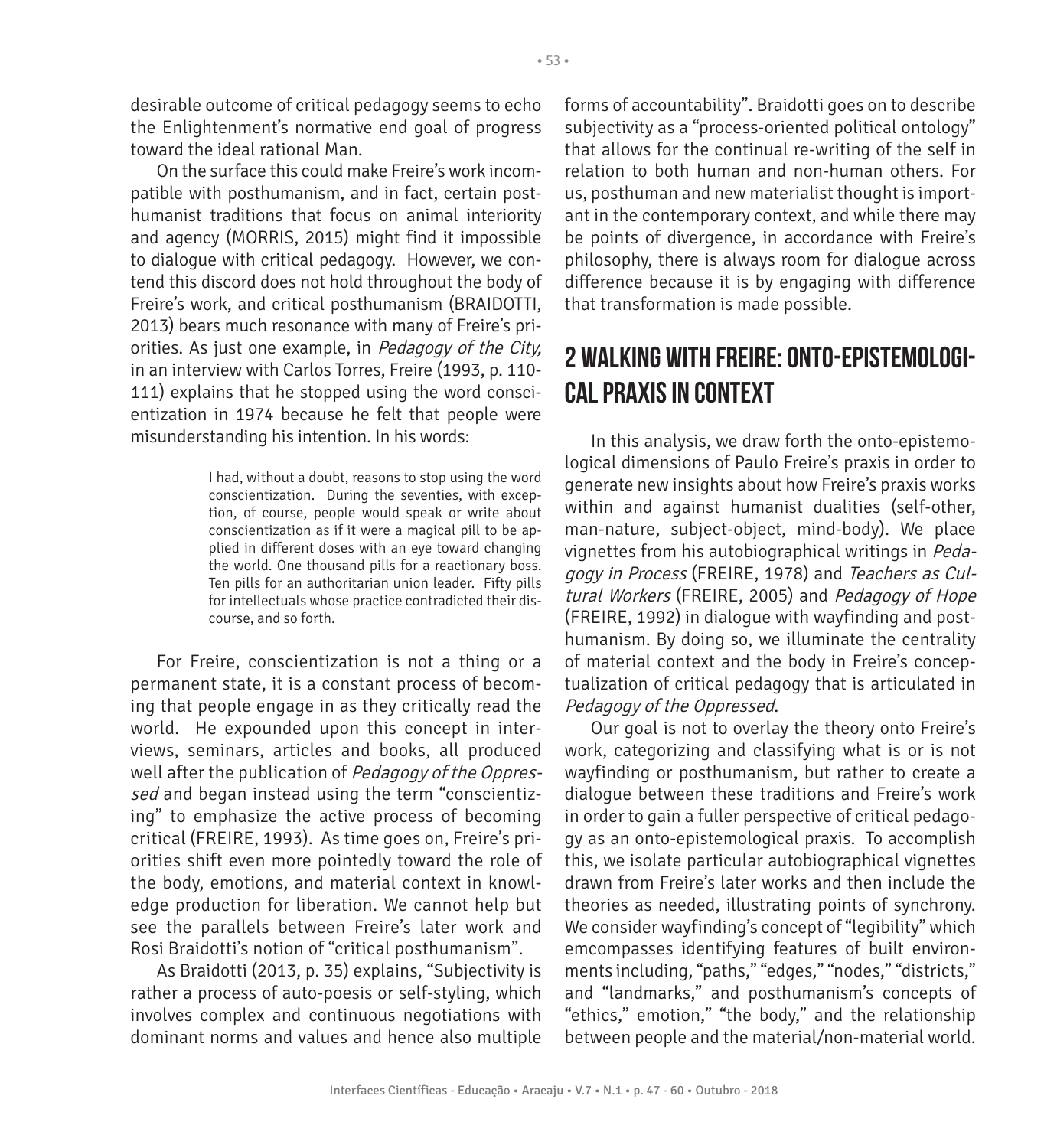#### 2.1 SITUATING FREIRE: A BRIEF BIOGRAPHICAL OVERVIEW

In order to understand the significance of materiality and the body in Freire's work, it is necessary to first have some knowledge of his biography. Paulo Freire spent his childhood in Recife and Jabotao, coastal cities in the Northeast of Brazil. At 13 years old, his father died, leaving the family in an uncertain financial state. He recalled later that his father's death sent him into bouts of deep depression (FREIRE,1994). As an adolescent he lived in nearly a constant state of physical hunger that affected his ability to concentrate on his education (FREIRE, 1996, p. 15.). As a result, he fell two years behind in his schoolwork and was diagnosed as "mildly mentally retarded" (HORTON; FREIRE, 1990, p. xix) by some of his teachers.

Yet through his mother's relentless advocacy, he was admitted to secondary school where he excelled in his studies of the Portuguese language and as a result, was asked to teach it while he was still a student himself (KIRYLO, 2011). He went on to study law and philosophy at the University of Pernambuco (ELIAS,1994) and practiced law for a short time after graduation. In his early twenties he married Elza Oliveria, "from whom he was to learn much that would inform his work as an adult educator" (ROBERTS, 2017, p. 2). At 25 he was offered a position working for the Social Services of Industry (SESI) a non-government organization that provided social services, including education to workers and their children (FREIRE, 1996). This work, what he calls his "formative years" became the foundation for his philosophy of democratic education that informed his famous literacy project where he taught 300 Brazilian sugarcane workers to read and write in 45 days.

After the military coup of 1964, Paulo Freire's work was considered dangerous by the new regime, and he was imprisoned for 70 days. Upon his release was forced into exile for fifteen years. He wrote Pedagogy of the Oppressed during the four and a half years when he lived mainly in Chile, although he traveled to other countries during this time as well. This is significant because his exposure to different geographical con-

texts (Chile, Bolivia, the United States) in those first years in exile provided him with a distance that was necessary for him to abstract his philosophy drawn from his lived experiences in Brazil (FREIRE, 1992).

In addition, it provided him with a means for comparison; as he visited differents nations and regions, by reflecting on his past experience in Brazil he was able to see particular socio-economic and political patterns across contexts, each with their own particularites that then informed his larger understanding of the roots of oppression locally and globally. After the publication of Pedagogy of the Oppressed he lived in or traveled to various other countries, most notably Switzerland, the United States, Nicaragua, and several African countries including Tanzania, Cape Verde and Guinea-Bissau.

These travels had a profound impact on him personally and on the development of his philosophy, and he speaks of these times in relation to his philosophy in his later works. It is important as well to note that in most cases, he does not present his travels in a linear timeline, except when he is asked to describe his time in exile (FREIRE, 1993). Rather, he includes reflections as touching points to link various aspects of his theory to one another and to his praxis. This enables him to provide in-depth analysis by contextualizing his theory in relation to people's lived realities in various locales and in relation to his own lived experiences as well. It is his attention to self in relation to world and in relation to others that compels us to engage his work alongside wayfinding and critical posthumanism. In the next section, we illuminate the theoretical connections that surface the onto-epistemological dimensions of Freire's praxis.

#### 2.2 READING AND BECOMING IN AND WITH THE WORLD

We begin this analysis with an in-depth discussion of Freire's work in Guinea-Bissau in the early 1970's and the ways it illustrates the onto-epistemological dimensions of his conceptualization of liberating education. We opted to start here because his work in Guinea-Bissau took place less than a decade after Pedagogy of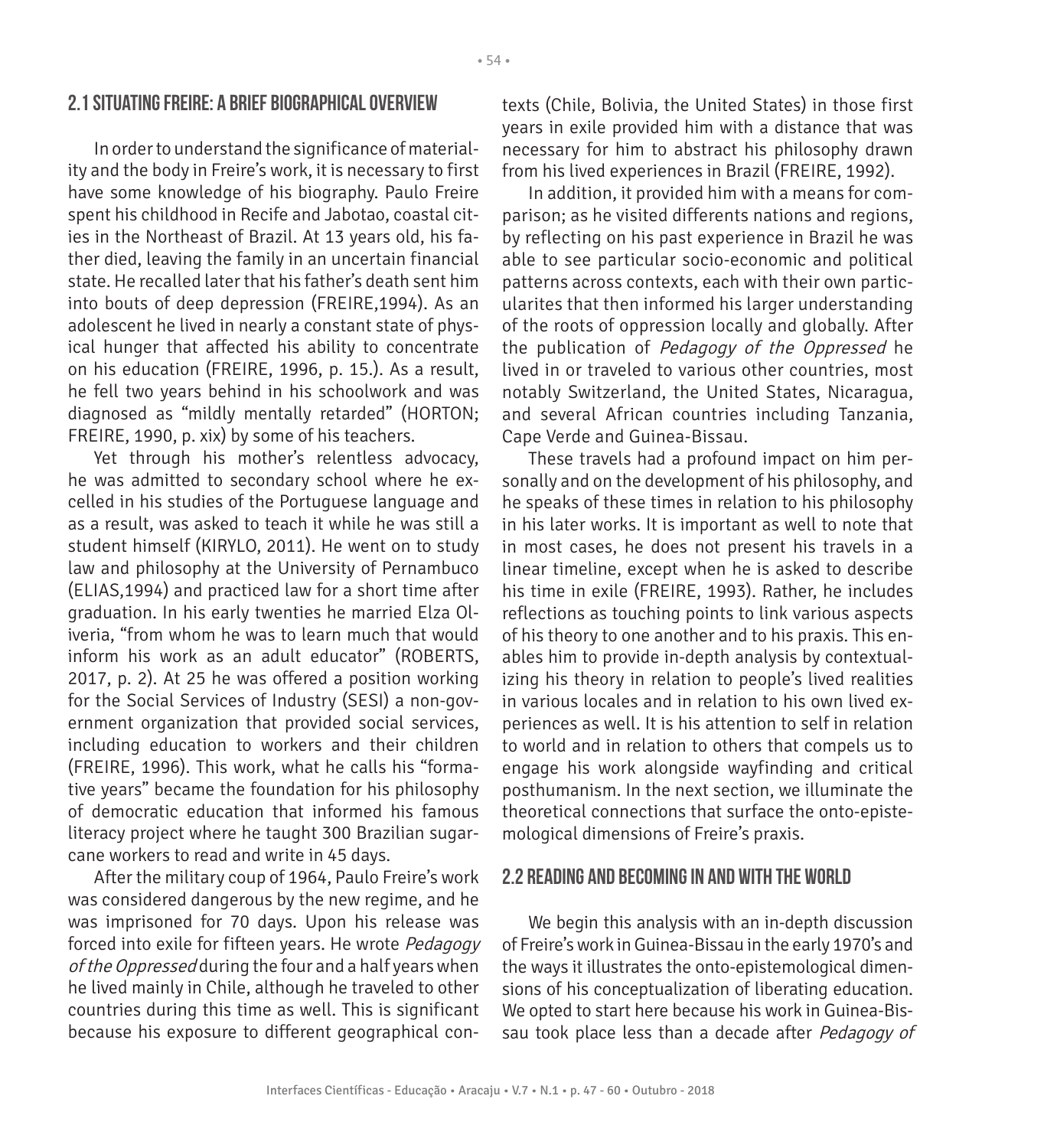the Oppressed was published, and he devotes an entire book, Pedagogy in Process (FREIRE, 1978), to this particular time in his life, indicating that the experience held deep significance for him. During this time, Freire was living in Geneva, Switzerland and consulting with the President of Guinea-Bissau as the Republic was undergoing reconstruction following the war of independence from Portuguese colonial rule. Throughout the letters that comprise majority of the text, Freire's discussion is couched in Marxism and focuses on production and labor, linking production to learning by situating learning in the context of people's work.

This is largely because of the historical context and the movement toward reconstructing the country in a socialist and egalitarian way after having gained independence. Freire's reading of Guinea-Bissau was greatly influenced by the writings of Amilcar Cabral, leader of the nationalist movement who was assassinated in 1973. Throughout Freire's letters to leaders of the reconstruction efforts, he dialogued with the ideas that were already moving through the currents of post-colonial Guinea-Bissau. In the introduction to the letters, however, he presents his reflections on his visits to Guinea-Bissau. His writing is filled with vivid sensory experience and emotion. He refers to his first visit as his "return" to Africa as it triggers his memory of his visit to Tanzania years prior and also resonates with his memories of his childhood in Brazil and time in exile in Chile.

> I make this reference to underline how important it was for me to step for the first time on African soil, and to feel myself to be one who was returning and not one who was arriving. In truth, five years ago, as I left the airport of Dar es Salaam, going to the university campus, the city opened before me as something I was seeing again and in which I reencountered myself. From that moment on, even the smallest things, like old acquaintances, began to speak to me of myself. The color of skies; the blue-green of the sea; the coconut, the mango and the cashew trees; the perfume of the flowers; the smell of the earth; the bananas and, among them, my very favorite, the apple-banana; the fish cooked in coconut oil; the locusts hopping in the dry grass; the sinuous body movements of the people as they walked in the streets, their smiles ready for life;

the drums sounding in the depths of the night; bodies dancing and, as they did so, 'designing the world'; the presence among the people of expressions of their culture that the colonialists, no matter how hard they tried, could not stamp out. (FREIRE, 1978, p. 5-6).

Notice here the intensity of the experience of self in and with the material world and the political ideas that are not abstract but alive within this particular space-time. He positions himself in dialogue with the world itself as "even the smallest of things, like old acquaintances, began to speak to" him.

In another example from this text, we see Freire in dialogue with then President of Guinea-Bissau, Luiz Cabral. Here, we see the inter-relation between the decolonial struggle of the people with the plight of the earth itself and other non-human inhabitants.

> On the return trip to Guinea-Bissau, looking from the window of the helicopter piloted by two Soviet citizens together with two young nationals learning from them, I saw spread below us the foliage of the trees burned by napalm. I looked intently and with curiosity. There was not one animal. A few large birds flew calmly by. I remember what President Luiz Cabral had said to us in our first meeting when he spoke, with the same seriousness displayed by the young school director, about the different incidents in the struggle. 'There was a time,' said the President, 'when animals of Guinea all sought "asylum" in neighboring countries. Only the small monkeys stayed behind, taking refuge in the liberated zones. They were deathly afraid of the 'tuga' [white colonists]. In the end, the poor things feared us, too. That was because we found ourselves forced to eat them. I hope that very soon all of our animals will return, convinced that the war is over'. (FREIRE, 1978, p. 35).

Throughout the introduction of the book where Freire included these reflections, the emotional experience of reforming education in a place that has been scarred by the violence of colonial rule and revolutionary struggle is overwhelming. For the reader, it evokes empathy for the land itself and all its inhabitants, human and non-human – the scorched trees and earth, the refugee animals, the monkeys and people whose relationship had been severed by war. For Freire, this was further confirmation that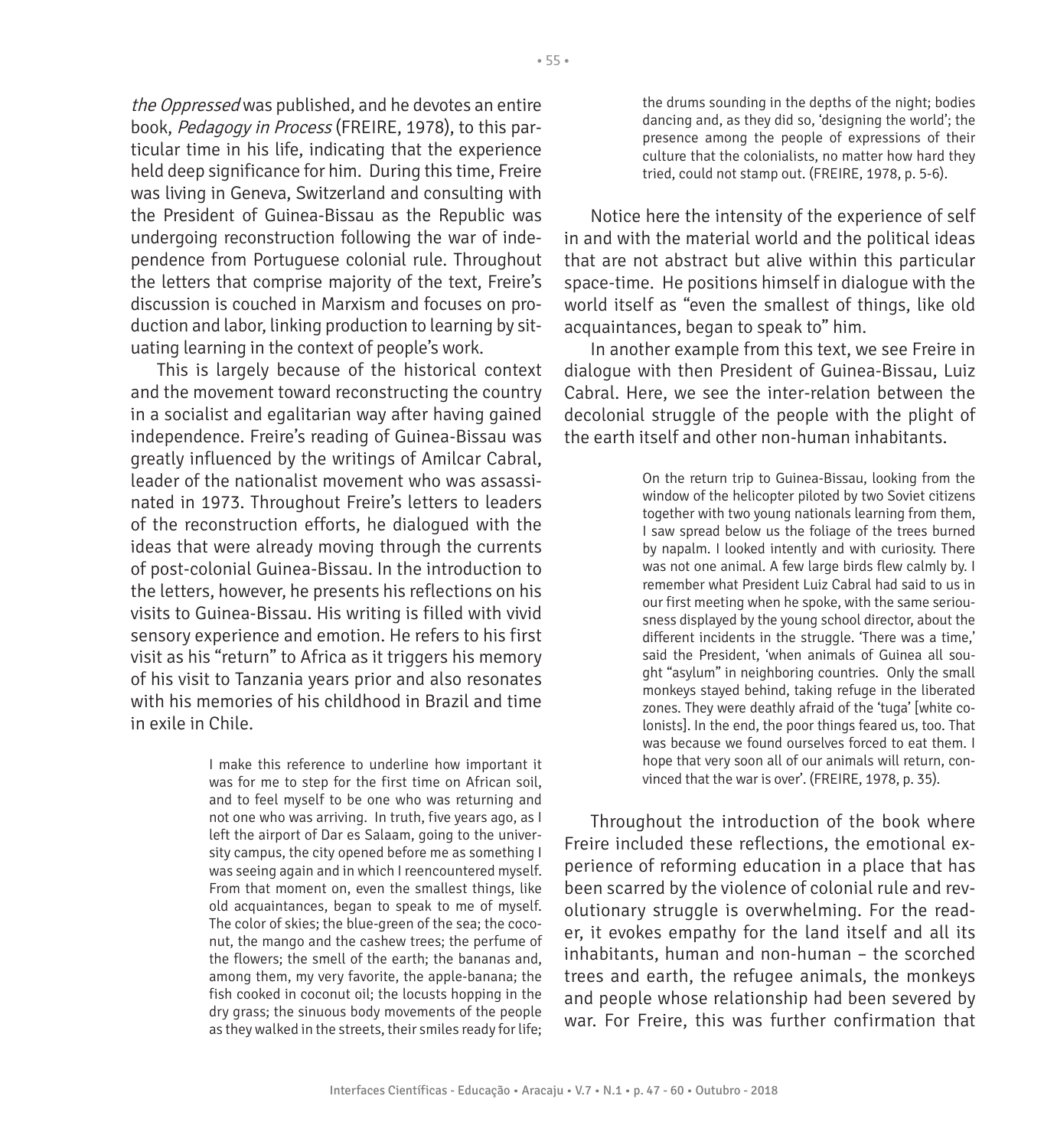education for liberation must be rooted in and respectful of the knowledge and needs of the people in their world. In Guinea-Bissau, the need to literally reconstruct the country while also cultivating a literate citizenry compelled the nation's leaders to create schools in the spaces where people were working, for instance, by constructing learning sites (both buildings and open air) on farmland.

In line with posthumanist thinking, in Freire's recollections and then in his urgings in his letters to Luiz Cabral, Freire saw the necessity of having the people of Guinea-Bissau become literate in relation with their world. Reclaiming the relationship between people, land and non-human others was essential to the de-colonial reconstruction process. He passionately asserted that the colonizers' schools could not serve as the basis for learning as the people were charged with the task of reunifying their culture while recuperating their land.

In Guinea-Bissau, Freire's wayfinding tendencies are revealed as he expresses his sense of being at home in Africa. He notes the significance of particular locations and particular non-human material entities as he reads and identifies the land. Of particular note is his attention to trees and earth. In the next two vignettes, he makes connections between the mango trees in Brazil, the trees in Chile, and the people in Guinea-Bissau learning and conducting their community meetings under the trees.

> When I was a child, I learned my first letters from my parents in the shade of a wonderful mango tree in the yard of the old house where I was born in Recife. The words that I first learned were the words of my child's universe. My first blackboard was the ground itself, and my first chalk a small stick. Much later, in Chile, I had occasion to see words written by newly literate peasants with their farm implements on the roads leading to their work fields. (FREIRE, 1978, p. 132).

We see parallels in the following reflection about Guines Bissau:

> The meeting did not take place in a formal hall but in the shade of an enormous and very ancient tree. The

people demonstrated their hospitality by receiving the delegation in the inviting shade of that tree, in intimate relation with their own natural world.

My impression was that the shaded area beneath that tree was a kind of political-cultural center-- a place for informal conversation-- where they made their work plans together. I also thought how such a place, taking advantage of the shade, might be used for programs of nonformal education.

As I went toward the tree, admiring its thick foliage, I remembered that it had been in the shade of just such trees that Amilcar Cabral met with armed militants during the struggle to evaluate their action against the colonialist armies. At such times, military and tactical analyses never failed to be accompanied by political discussions and debates about culture. [...] Once, during a conversation with peasants in the shade of a tree, Cabral arose, holding the seed of a dende palm in his hand. He chose a good place, dug a hole and planted the seed. Afterwards, looking at the peasants gathered about him, he said, 'We the people of Guinea-Bissau, will accomplish many things before the palm tree that grows from this seed will bear fruit'. 'Years later,' the young man told me, 'there was a meeting of the committee of PAIGC in that region beside the palm tree that had just borne its first fruit'. (FREIRE, 1978, p. 60).

As we read these passages, we are struck by Freire's identification of spaces of learning, culture and politics that are harmonious with people's lived realities. Moreover, we suggest, these political and educational moments would have been impossible without the co-participation of the people and the world. In thinking about Lynch's (1968) framework of "building the image", Freire identifies the tree as a landmark and the shade as a district, with literacy literally marking the paths to and from different places in people's lives. We also cannot help but notice the symbolism of the stick or worker's tool as a writing instrument with the earth as a tablet. The interconnection between literacy, political struggle and personal agency was brought to fruition as people interacted with the material world and its non-human inhabitants and entities.

These place-based undercurrents were not unique to Pedagogy in Process, they were a running thread woven throughout Freire's texts. For example, in Teachers as Cultural Workers: Letters to Those Who Dare Teach, Paulo Freire spends considerable time attend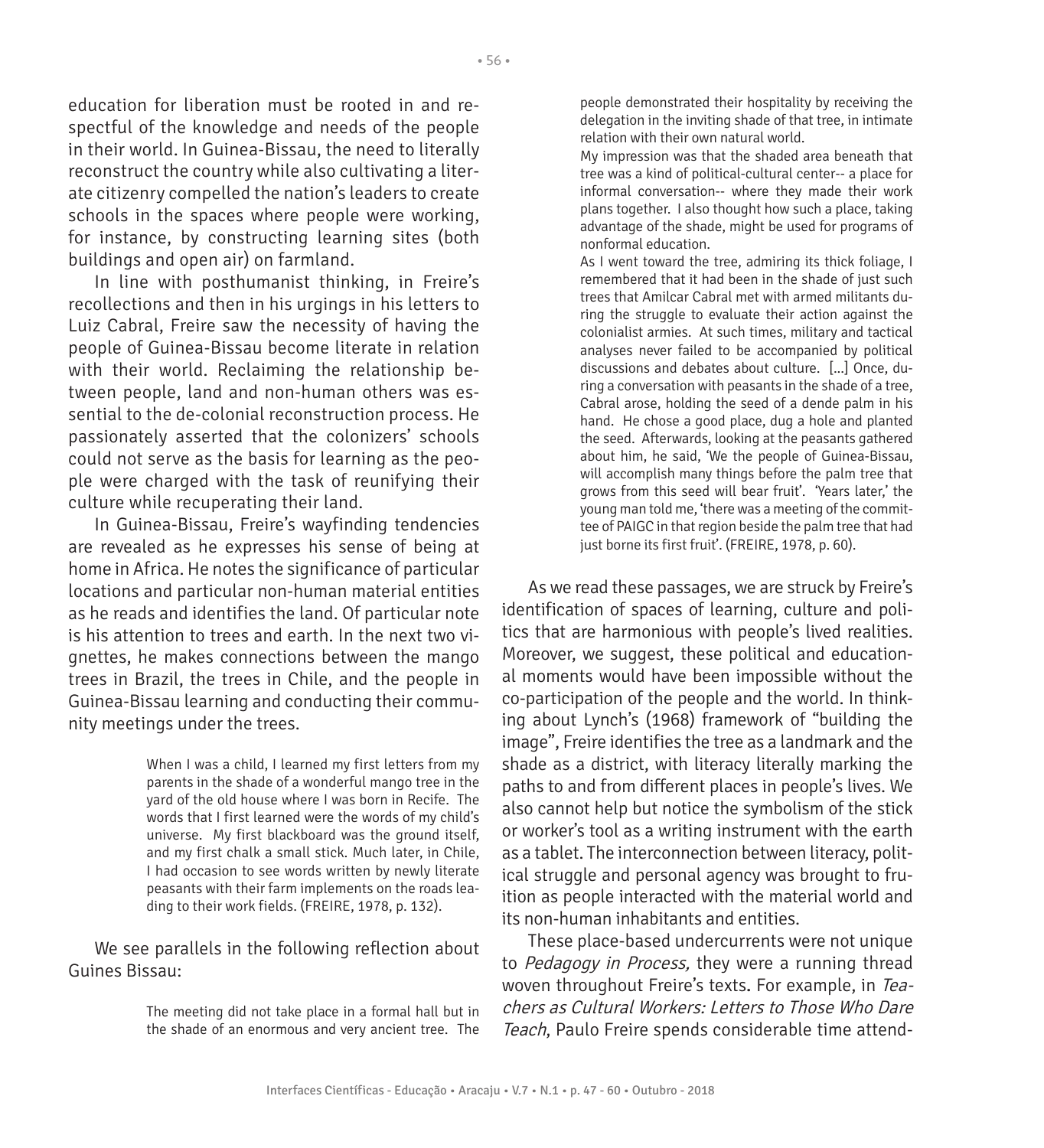ing to the connection between the body, emotions, physical spaces and learning. This text, published posthumously in 1998, one year after Paulo Freire's passing, is acutely conscious of the relationship between materiality and transformative education. In fact, two letters (1st and 9th), are specifically focused on this issue. Strikingly, the 1st letter of the book is titled "Reading the World/Reading the Word", a reversal of the critical pedagogy catch phrase "reading the word and the world". The Ninth letter bears the title "Concrete context/Theoretical context," again positioning the material context in the foreground.

Throughout this text, and others written during this later phase of Freire's life, place and embodied knowledge are clear preoccupations and are not treated as separate from the other tenets of critical pedagogy described in Pedagogy of the Oppressed. For Freire, learning could never be separated from people's physical relationships with the world. As living beings people's lives are shaped by and also shape their surroundings. Their interpersonal relationships are forged and demarcated by spatial configurations and people's engagements with other worldly entities; hence, reading the world is literal and not a figurative activity. For example, he recalls his time on the island of Sao Tome off the western coast of Africa, conducting professional development for teachers in the fishing village of Porto Mont, and how he encouraged the teachers to literally read their surroundings:

> During one of these afternoon sessions-- in a discussion about codification depicting Porto Mont with its little houses lined up along the beach, facing the ocean, and a fisherman who walked away from his boat holding up a fish-- two of the participants stood up, as if they had planned it, walked to the window of the school where we were, looked at Porto Mont in the distance, and faced with codification that depicted the village once again, and said, "Yeah, this is what Porto Mont is like, and we didn't even know it!". (FREIRE, 2005, p. 39).

Here, the village itself becomes a partner in the learning activity as the participants literally peer at it from a distance and make sense of their world. Note the houses, the beach, the fisherman, the boat, the

fish, the window, the school, Paulo Freire and his participants, all converging in a particular moment ripe for learning; each with its own history and future, contributing to the formation of all. This learning activity encouraged the participants to notice the world around them, without the haze of familiarity. Noticing was key for conscientizing and questioning what appeared to be unquestionable, drawing forward critical understandings of power relations and people's lives as historical beings in the world.

Consider another example from Pedagogy of Hope (FREIRE, 1992). Here, Freire recalls his visit to New York City in 1967, which he calls his "oral time" of Pedagogy of the Oppressed, meaning, he was speaking with people about the book but he had not yet written the actual text. He describes the work being done by two priests in segregated and impoverished Black and Latino neighborhoods:

> In one home, with blacks and Puerto Ricans participating in the group, the educator had a blowup of a photograph carried in and placed on the arms of a chair. It was a picture of a street – as it happened, of the very street that ran in front of the building in which we sat. In the photo, a near mountain of garbage could be seen piled on the corner of the street.

> "What do you see in this picture?" asked the educator. A silence ensued, as it always did, no matter where we were or to whom we were addressing the question. Those present were somehow failing to recognize their own street. Then, emphatically, with false assurance, one of them came out with, "A street in Latin America." "But the street signs are in English," the educator now pointed out. [...] "Why not New York?"

> "Because we're in the United States and we don't have nothin' like that here!" [...]

> After another, longer silence, a third participant spoke up, and said, with difficulty, and painfully, as if he were relieving himself of some terrible burden: "Might as well admit it's our street. Where we live". (FREIRE, 1992, p. 45).

Here, we again see resonance with wayfinding and Lynch's (1968, p. 6) description of "building the image" of a city. In his words:

> Environmental images are the result of a two-way process between the observer and his environment. The environment suggests distinctions and relations, and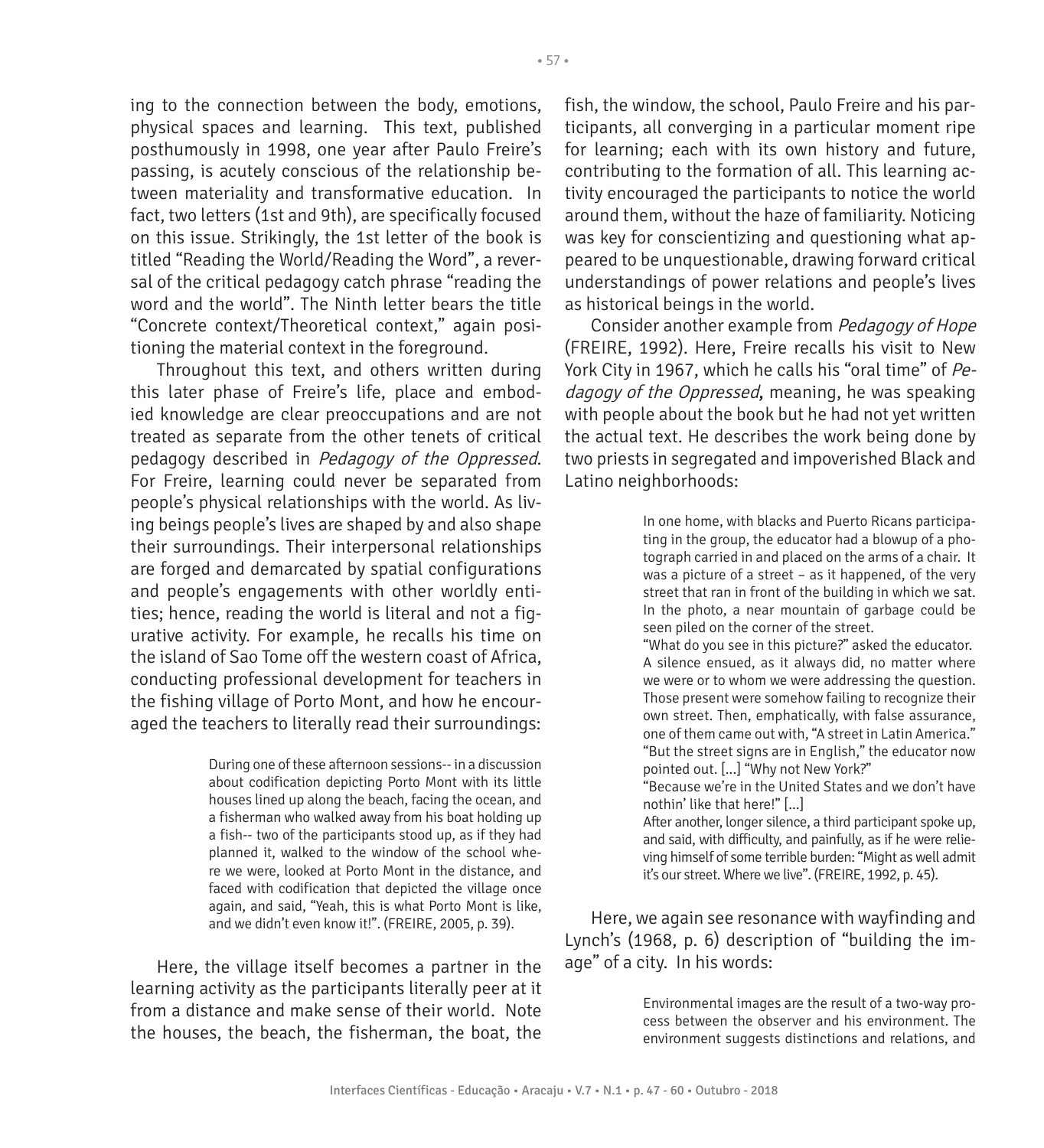the observer – selects, organizes, and endows with meaning what he sees. The image so developed now limits and emphasizes what is seen while the image itself is being tested against the filtered perceptual input in a constant interacting process. Thus the image of a given reality may vary significantly between different observers.

This two-way relational process of image building accounts for the participants' blindness to their own neighborhood in a picture that is extracted from their day to day context. The city street was recognizable as a city street, but through their filters of personal experience and the hegemony of US culture, the participants could not easily identify the street as their own. The condition of neglect (i.e., the pile of garbage) in their neighborhood was incongruous with how they understood their locality and their nation. Looking at their home from a distance created an incongruence that then forced a more critical reading of their world. From a posthumanist perspective, the interaction between learners, teachers, technology (i.e., blown-up photograph), non-human entities (chair, pile of garbage), context (apartment, street, neighborhood), emotion, and ideology culminated in a de-familiarization that generated fertile conditions for affirmative politics. By literally reading their world, they were better positioned to act upon it to change it.

## **3 CONCLUSION**

In Freire's writings from the 1990's, he levels harsh critiques against the violence of neoliberal capitalism and its impact on hastening conditions of inequality, exploitation and oppression. In many ways, his critique was prophetic of the current moment as he identifies neoliberalism as a fatalistic ideology that destroys dreams of liberation. In his words:

> There is some sort of 'dark cloud' enveloping present history that currently affects the different generations, albeit differently-- 'a heavy dark cloud' that in fact is the obfuscating fatalistic ideology contained in neoliberal discourse. It is the ideology that seeks the demise of ideology itself and the death of history,

the vanishing of utopia, the annihilation of dreams. It is a fatalistic ideology that, by stripping education of politics, reduces it to mere training in the employment of technical dexterity or scientific knowing. (FREIRE, 2004, p. 102).

Freire was making this critique at a time when the Internet was still in its infancy. There was no such thing as social media and the line between journalism and propaganda had not yet been fully erased by "fake news" and "alternative facts". While the written words of Freire's philosophy are just as powerful and relevant now 50 years later, we believe his grounded reflections speak more loudly than the abstract ideas alone. In the contemporary post-truth, hyper-reality, neoliberal context, abstraction is everywhere and has become increasingly dangerous. Information is so readily available via the internet that people can find data to support nearly any belief they may hold (D'ANCONA, 2017).

This makes the task of anti-oppressive educators more difficult as what constitutes "truth" and "fact" waivers like heat rising off hot pavement. Attending to material context, to people's lived realities, to the connection between land, life, political struggle, and social and eco justice can assist in staving off paralyzing relativism. Attending to people's material worlds allows for the emergence of critical questions, curiosity, and imagination, but always in relation to that which we can see, smell, touch, feel, hear, and the deep emotional resonance of the world in our bodies. In Freire's words,

> The fundamental point, however, is that people not only see the world as a 'base from which they carry out their own lives' but that they also see daily life as the object of an ever more rigorous knowledge. This knowledge should clarify and illuminate their practical and emotional existence that takes reality as its base. (FREIRE, 1978, p. 135).

Learning while being in and with the world makes room for learners to consider their dreams and desires as tangible and significant, right here and now.

As we illustrated above, in his reflections, Freire paid significant attention to a number of human ge-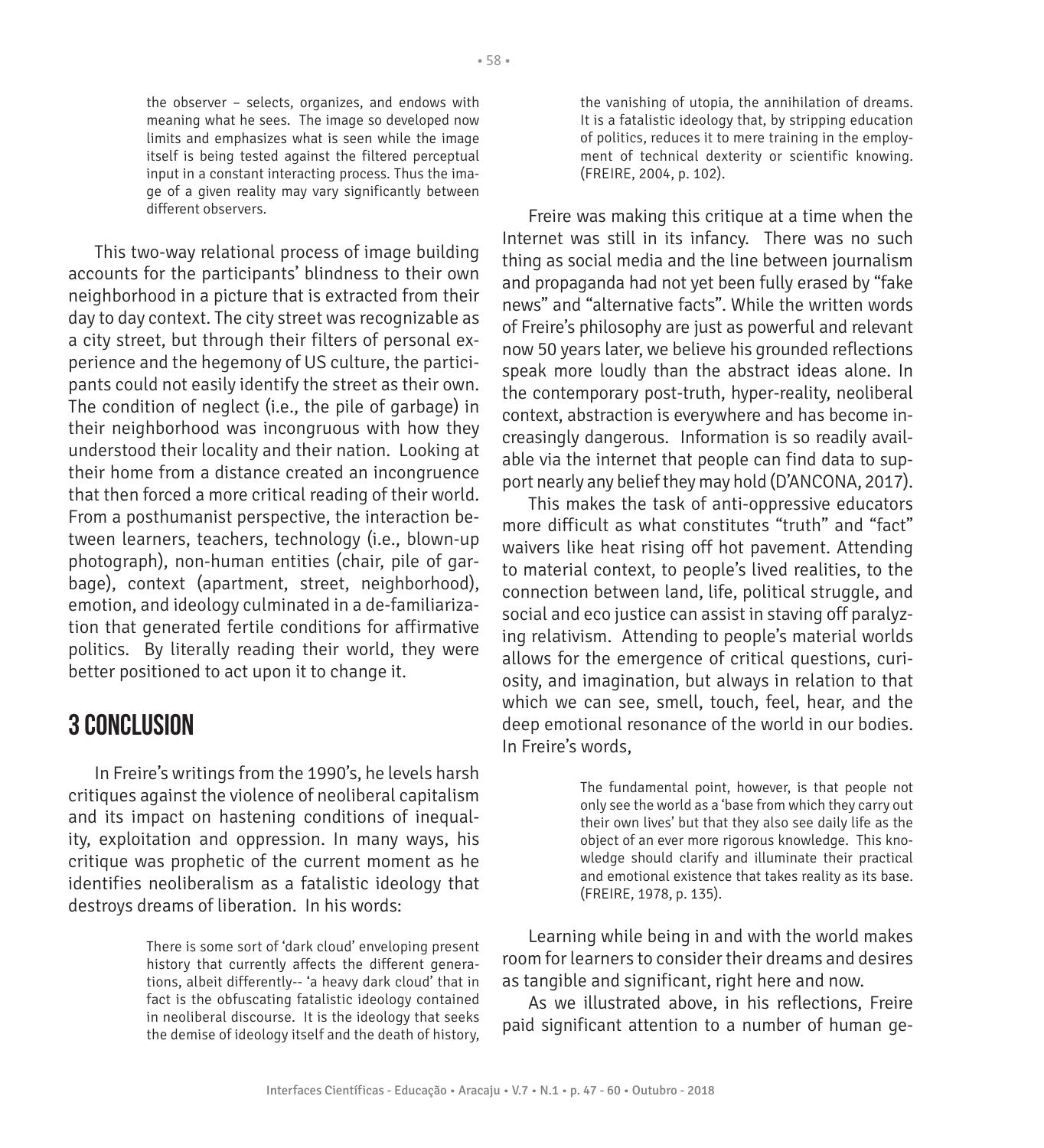ography and posthumanist concerns. Even in his early works, which it might be argued are deeply informed by Enlightenment philosophy, he always held a preoccupation for eliminating the influence of Cartesian duality and Enlightenment rationality because they objectification of learners by disallowing them to create their own knowledges from their lived experiences. Attending to people's lived realities and material worlds, literally working with people to read and re-write what they see around them every day, affords ways of being and knowing that go beyond the boundaries of Enlightenment thought. Furthermore, it brings new ethical imperatives to the surface as the plight of people becomes intertwined with the world and all other human and non-human inhabitants. As he explains,

> When people are able to see and analyze their own way of being in the world of their immediate daily life, including the life of their villages, and when they can perceive the rationale for the factors on which their daily life is based, they are enabled to go far beyond the narrow horizons of their own village and of the geographical area in which it is located, to gain a global perspective on reality. (FREIRE, 1978, p. 57).

Even before posthumanism had gained traction in academic discourse, Freire was edging toward the margins of humanist thought, pointing out the gross limitations of the cerebrocentric (CALLIES; KELLER; LOHOFER, 2011) tendencies of Enlightenment philosophy to perversely create conditions of oppression and dehumanization. Freire's onto-epistemological stance is one where ethics, ways of knowing and ways of being are mutually reinforcing as people strive toward a cohesive, critical, creative praxis of becoming. This harmonizes with critical posthumanism's emphasis on

> $[$ ] cartography accuracy, with the corollary of ethical accountability; trans-disciplinarity; the importance of combining critique with creative figurations; the principle of non-linearity; the powers of memory and the imagination and the strategy of de-familiariztion. (BRAIDOTTI, 2013, p. 163).

His praxis embodied a subjectivity that aligns with wayfinding, as people simultaneously read and write

the world by identifying its architectural features in relation to personal autobiography, and then re-writing their images of those spaces anew as they demystify the relationship between the systemic and the self. Most potently for us, however, as we walk with Freire through his autobiography, exploring what it means to engage in critical praxis, is the role of humility.

As we view the world through his eyes, we see one man in a much larger and continuously unfolding world. We see people engaged in work and learning, celebration and struggle, full of life and passion. We see a world with rich texture, sharp contours, warm breezes, sources of nourishment and human and non-human inhabitants moving in multiple directions, coalescing and dispersing at junctures, what Lynch (1968) calls nodes. We see transfers, exchanges and changes of direction, the influence of others that we carry within our bodies as paths and journeys connect and unfurl.

### **REFERENCES**

BARAD, K. **Meeting the Universe Halfway:** Quantum physics and the entanglement of matter and meaning. Durham, NC: Duke University Press, 2007.

BRAIDOTTI, R. **The posthuman**. Cambridge, UK: Polity Press, 2013.

CALLIES, M.; KELLER, W.R.; LOHOFER, A. **Bi-directionality in the cognitive sciences:** Avenues, challenges and limitations. Philadelphia, PA: John Benjamins Publishing Company, 2011.

D'ANCONA, M. **Post-truth:** The war on truth and how to fight back. London, UK: Ebury Press, 2017.

DUNCAN, J.; JOHNSON, N.; SCHEIN, R. **A companion to cultural geography**. Malden, MA: Blackwell Publishing, 2004.

ELIAS, J. **Paulo Freire:** Pedagogue of liberation. Malabar, Fla. USA: Kreiger, 1994.